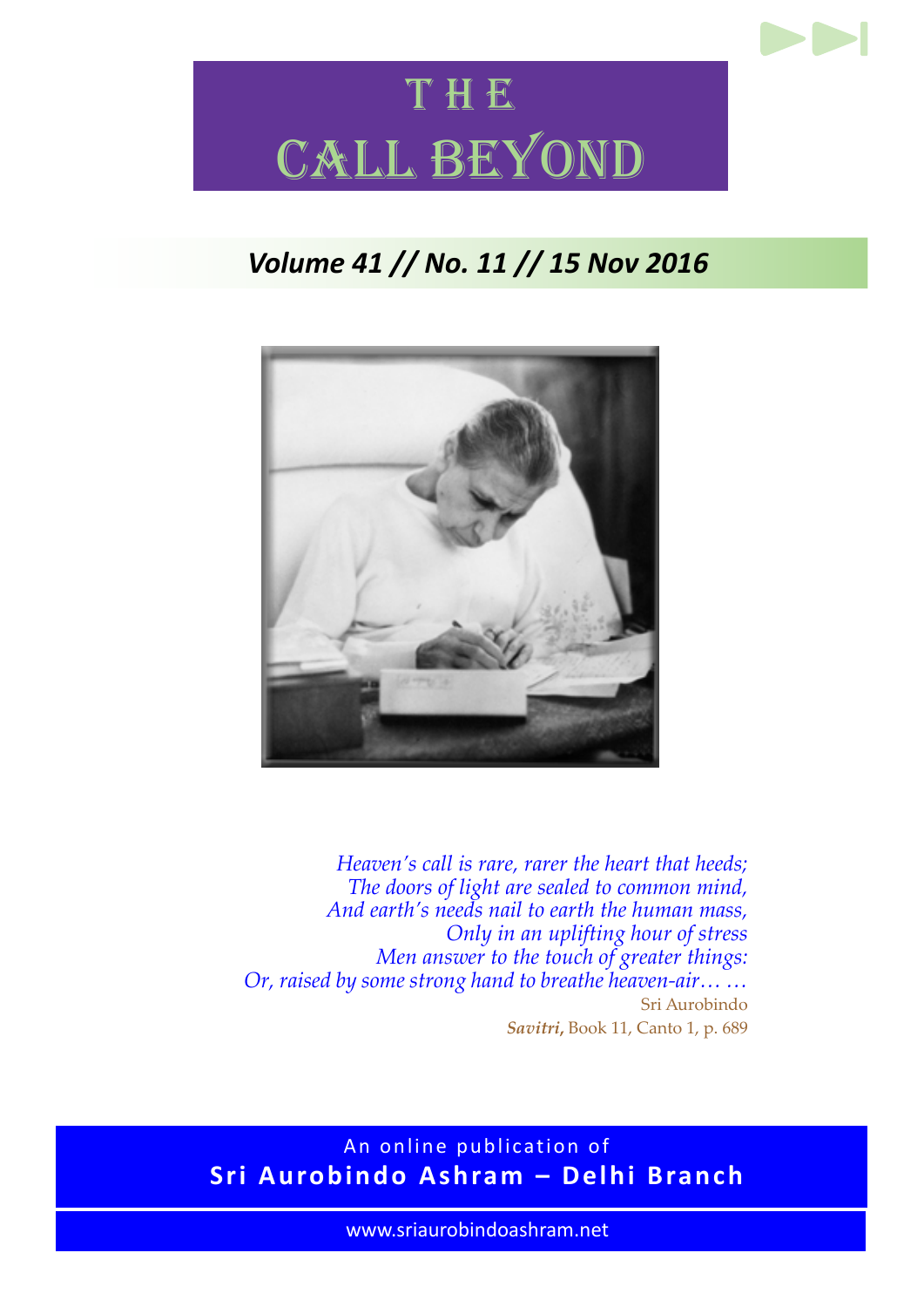THE CALL BEYOND // NOVEMBER 2016

# CONTENTS

| readers write $\ldots \ldots \ldots \ldots \ldots \ldots \ldots 5$ |                                                                                        |
|--------------------------------------------------------------------|----------------------------------------------------------------------------------------|
|                                                                    |                                                                                        |
|                                                                    |                                                                                        |
| hundred years ago9                                                 |                                                                                        |
|                                                                    | The Synthesis of Yoga $\ldots \ldots \ldots \ldots \ldots \ldots \ldots \ldots \ldots$ |
|                                                                    |                                                                                        |
|                                                                    | Dr. Karan Singh - an Integrated Personality11                                          |
|                                                                    | tip of the month $\dots \dots \dots \dots \dots \dots \dots \dots \dots 11$            |
|                                                                    | $poetry \dots \dots \dots \dots \dots \dots \dots \dots \dots \dots 12$                |
|                                                                    |                                                                                        |
|                                                                    |                                                                                        |
|                                                                    | Feedback from B.Ed. students of Amity Institute of                                     |
|                                                                    |                                                                                        |
|                                                                    | Feedback from a Visitor 14                                                             |
|                                                                    |                                                                                        |
|                                                                    |                                                                                        |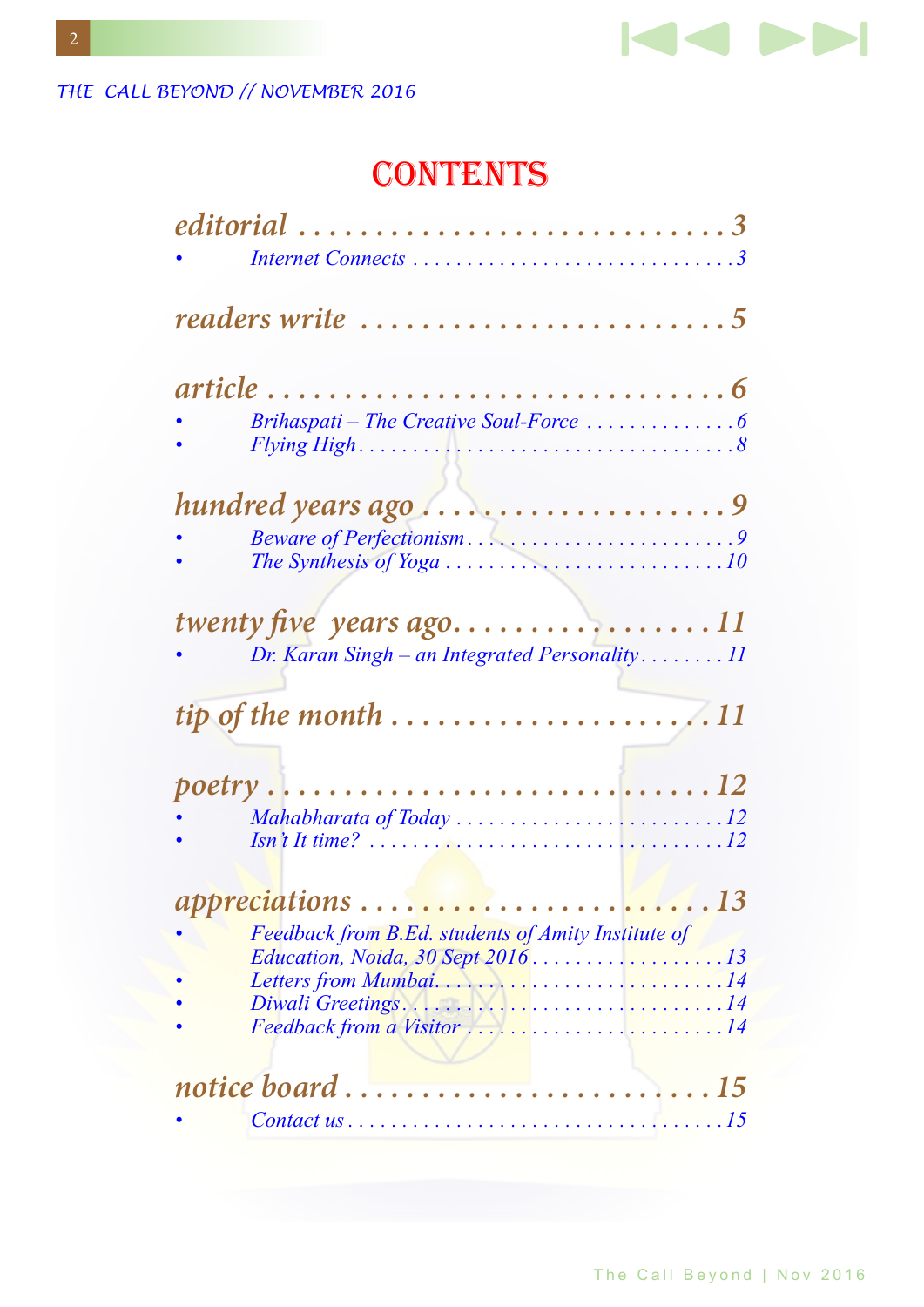

# <span id="page-2-0"></span>*editorial*

### *Internet Connects*

*Day by day, and night by night, he called up one corner of the globe after another, and looked upon its life, and studied its strange sights, and spoke with its people. ... He seldom spoke, and I never interrupted him when he was absorbed in this amusement.*

*– Mark Twain's description of a character using an invention, which he called telelectroscope, in a science fiction story that he wrote in 1898.*

Internet is incredible. What it has made real would have been dismissed as impossible even<br>twenty-five years ago. Sending letters and pictures worldwide instantaneously, finding answers nternet is incredible. What it has made real would have been dismissed as impossible even to questions serious or silly in a fraction of a second, banking and buying (and bullying) from home, discovering friends long forgotten – one could go on and on with what the internet has done. But what has spirituality got to do with all this?

Spirituality is about discovering the Spirit that unites us, about love that can unite us, and expressing that love through giving, caring and sharing. In other words, spirituality is about gaining uninterrupted awareness of our inherent divinity, and organizing our life around it. Such awareness, or consciousness, invariably reveals to us also the all-pervasive presence of the Divine. It is not only we who are inherently divine, so is everybody else. Discovering this basic identity with our fellow beings forms the basis of all of us being interrelated. Identity and interrelatedness lead to intimacy and love. But such a feeling of universal oneness requires spiritual consciousness, which is qualitatively different from the ordinary consciousness. Spiritual consciousness has been restricted so far to a select few, whom we call saints, sages and mystics. The ordinary consciousness is essentially mental, whereas mystic consciousness has access also to planes of consciousness higher than the mental. Mental consciousness is ego-driven and, since the ego is concentrated on the individual, it has a separative character. Mystic consciousness transcends the ego, perceives oneness, and thereby breaks the barrier between individuals. Breaking of the ego barrier leads to love and compassion. It is because the majority of mankind has an ego-driven consciousness that the world is a place characterized by selfishness, evil and injustice, and the consequent misery and suffering. That it has been so for thousands of years does not necessarily mean that it will always be so. We live not in a static, but in an evolving universe. Evolution from matter to life, and from life to mind has essentially been a gradual unfolding of the Supreme Consciousness of the Divine. The latest product of this unfolding is man. However, there is no reason to believe that evolution has stopped with the advent of man on the planet. If the trend so far is any indication, it may be safely assumed that further evolution will lead to a species that will express a still greater fraction of the Consciousness of the Divine. However, man has at least two unique characteristics. First, man has reached more or less the summit of the mental consciousness. Secondly, man has the capacity to grow in consciousness in its lifetime, and a select few have, from time to time, grown so much as to approach the highest possible consciousness: these are our rishis and mystics. Sri Aurobindo and the Mother have indicated that the next leap in terrestrial evolution is now not far away. The next leap would mean that the higher, deeper and wider consciousness that has so far been confined to a select few will become commonplace. When the number of individuals with a level of consciousness perceptibly higher than the present average crosses a certain threshold, there will be much more feeling of oneness, and consequently much more love and compassion in the world.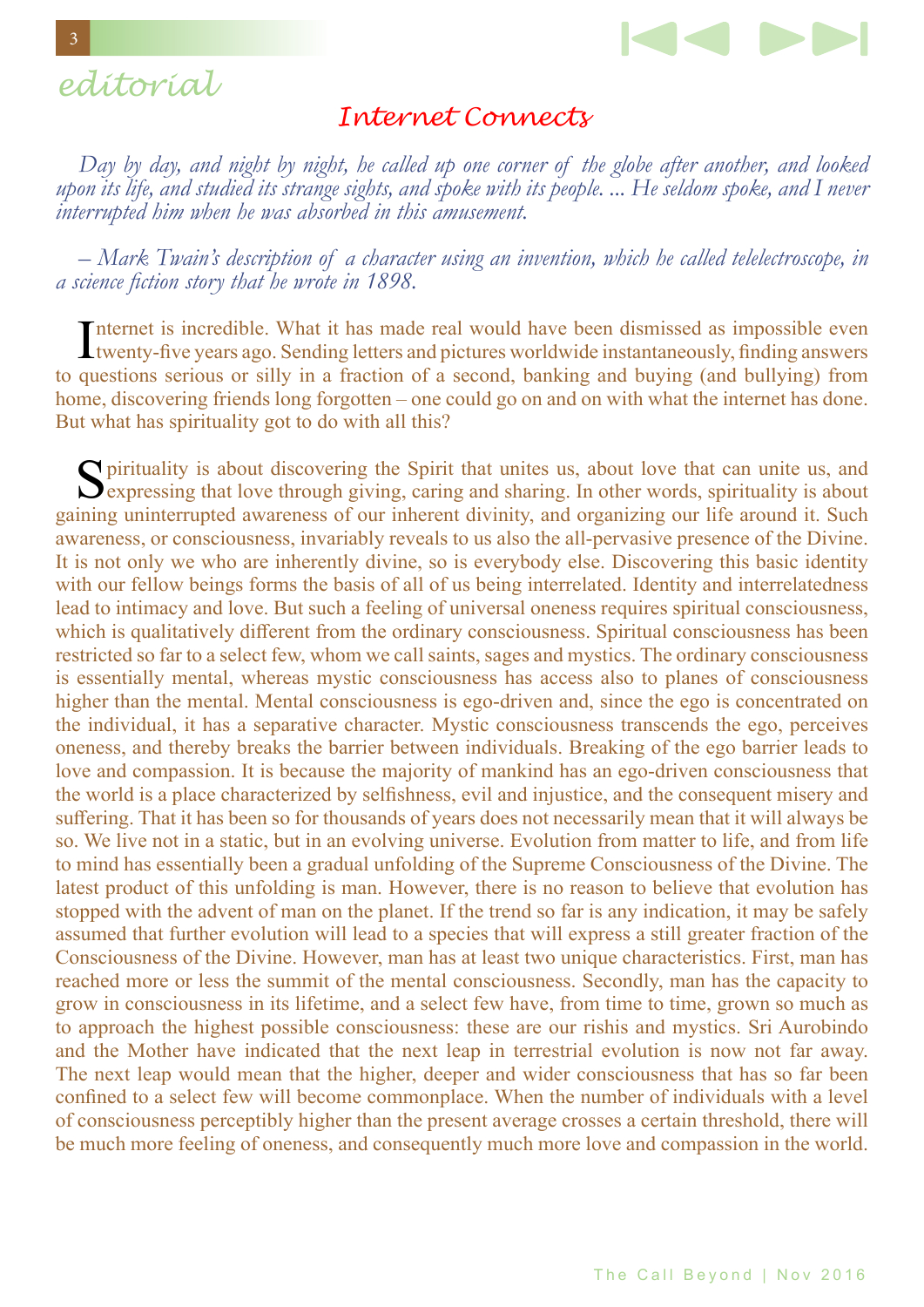



An unprecedented acceleration in the pace of evolution of consciousness has now been noted by several other modern spiritual thinkers such as Gary Zukav, David Hawkins and Nikki de Carteret. In short, evolution towards a better world is in progress. Has the internet in any way promoted tendencies that would raise the collective consciousness of human societies?

The vastly improved connectivity involving<br>millions of people across long distances made possible by the internet has triggered spiritual tendencies in ways more than one. First, it has made more of us more acutely aware of the diversity in appearance, language, culture,

opinions and morality that exists across the globe, and also the common causes and concerns that dominate human life everywhere. Thus it has facilitated on one hand acceptance of differences, and appreciation of oneness on the other. Secondly, it has facilitated rapid unprecedented global dissemination of news about extremes of good and evil. Dissemination of news about the heights to which man may rise inspires heroism. Dissemination of news about the depths of degradation to which man may sink inspires activism. Good and evil have always co-existed on earth, but never before did good react to evil on the scale that it does now. Thanks to the internet, it is just as easy to collect millions of dollars for a good cause as it is to collect millions of signatures to fight an evil. People scattered all over the world can unite and speak in one voice to promote love amongst people who are unrelated by clan, creed or culture.

The effect of internet has been mixed, as has been that of religion. But as in the case of religion, the overall effect of internet will also be positive, if for no other reason than that a small amount of positivity can overcome a much larger amount of negativity. The fact that crass cunning, cruelty and corruption can no longer be hushed up easily is itself a major step forward. Invention of the internet seems to be a phenomenon that the Divine has devised to push humanity towards the next phase of evolution. The Divine works in mysterious ways. Internet seems to be one of the ways by which the Divine is working out the destiny of the planet.

#### **REFERENCES**

'Prediction' of internet by Mark Twain in 1898:

http://www.cracked.com/article 18846 6-eerily-specific-inventions-predicted-in-science-fiction. [html](http://www.cracked.com/article_18846_6-eerily-specific-inventions-predicted-in-science-fiction.html) [http://www.openculture.com/2014/11/mark-twain-predicts-the-internet-in-1898-read-his-sci-fi](http://www.openculture.com/2014/11/mark-twain-predicts-the-internet-in-1898-read-his-sci-fi-crime-story-from-the-london-times-in-1904.html)[crime-story-from-the-london-times-in-1904.html](http://www.openculture.com/2014/11/mark-twain-predicts-the-internet-in-1898-read-his-sci-fi-crime-story-from-the-london-times-in-1904.html)

First published as a blog on the Speaking Tree website:

<http://www.speakingtree.in/blog/internet-connects>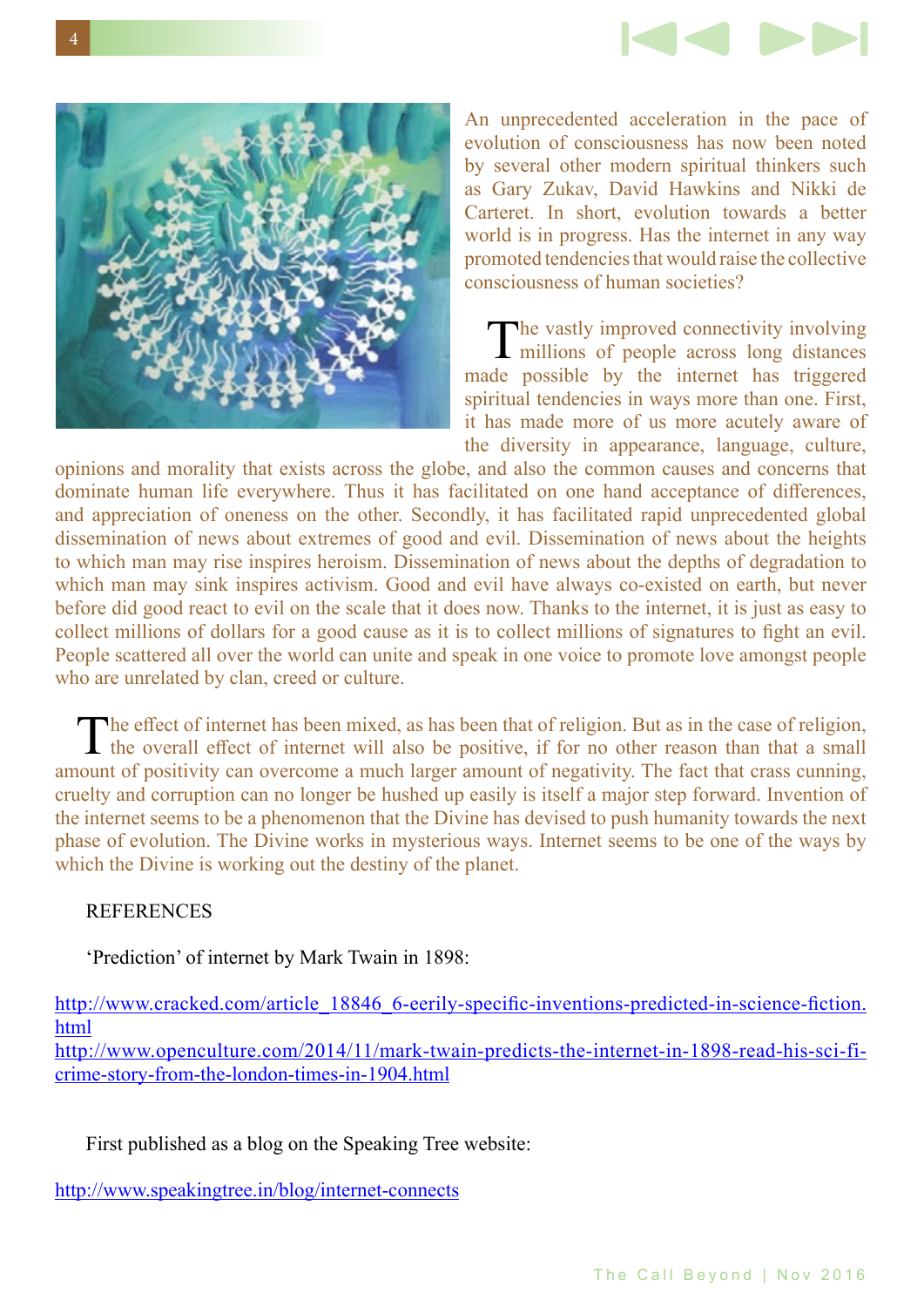

# <span id="page-4-0"></span>*readers write*

Heartfelt gratitude for sending us *'The Call Beyond'* via email regularly.

I was really happy to read the editorial celebrating the life of Triyugi Narayan ji. I have been a frequent visitor to SABDA and Triyugi ji's presence added to the spiritual vibrations of the place.

Although I had few opportunities of exchanging words with him while buying articles and books at SABDA, I would keenly observe him doing his work with a meditative devotion. Seeing him clad in woollens braving the Delhi winter, yet steadfast in writing with concentration in his notebook, would make me wonder about this special personality. But I never got to know about him in detail, except for a brief overview when he spoke during Late Respected Anil Jauhar ji's prayer meeting.

Your article is a befitting tribute to this humble yet pure 'Grandfatherly' figure who touched our lives in his unique and silent ways. Wish him a long, healthy and blissful life and satisfaction in his new endeavour.

Warm Regards, **Shivani**  (in an e-mail dated 14 October 2016) …………………………………………………………………………………………………………

I have thoroughly read with an attentive mind the subject material of different chapters of *'The Call Beyond'*, and must thank the Editorial Board for bringing out with such perfection the spiritual teachings of Sri Aurobindo's philosophy.

I pray to the Almighty that with the blessings of the Mother Divine and Sri Aurobindo ji as Satguru, for many many flowers of healthy long life to Shri Triyugi ji on his birthday.

I read the interview of Dr. Karan Singh. He is great admirer of Sri Aurobindo. In a book on Indian Psychology, he says in his Foreword: "Sri Aurobindo's writings throw a flood of light upon various elements connected with the quest for the inner light. He has used Vedic symbolism to postulate a highly original interpretation, which places Indian psychology at the heart of the entire study. It is important that Indian insights become part of mainstream psychology around the world, and not be treated merely as an esoteric phenomenon."

Sir, I would request you to provide clarity on Sri Aurobindo's pillars of sadhana: 'aspiration, rejection and surrender', in the forthcoming issues of *The Call Beyond*.

With regards, Yours sincerely, **Ashok Kumar Sethi** (in an e-mail dated 17 October 2016)

Editor's note: You may look forward to articles on aspiration, rejection and surrender in issues of *The Call Beyond* starting 15 January 2017. …………………………………………………………………………………………………………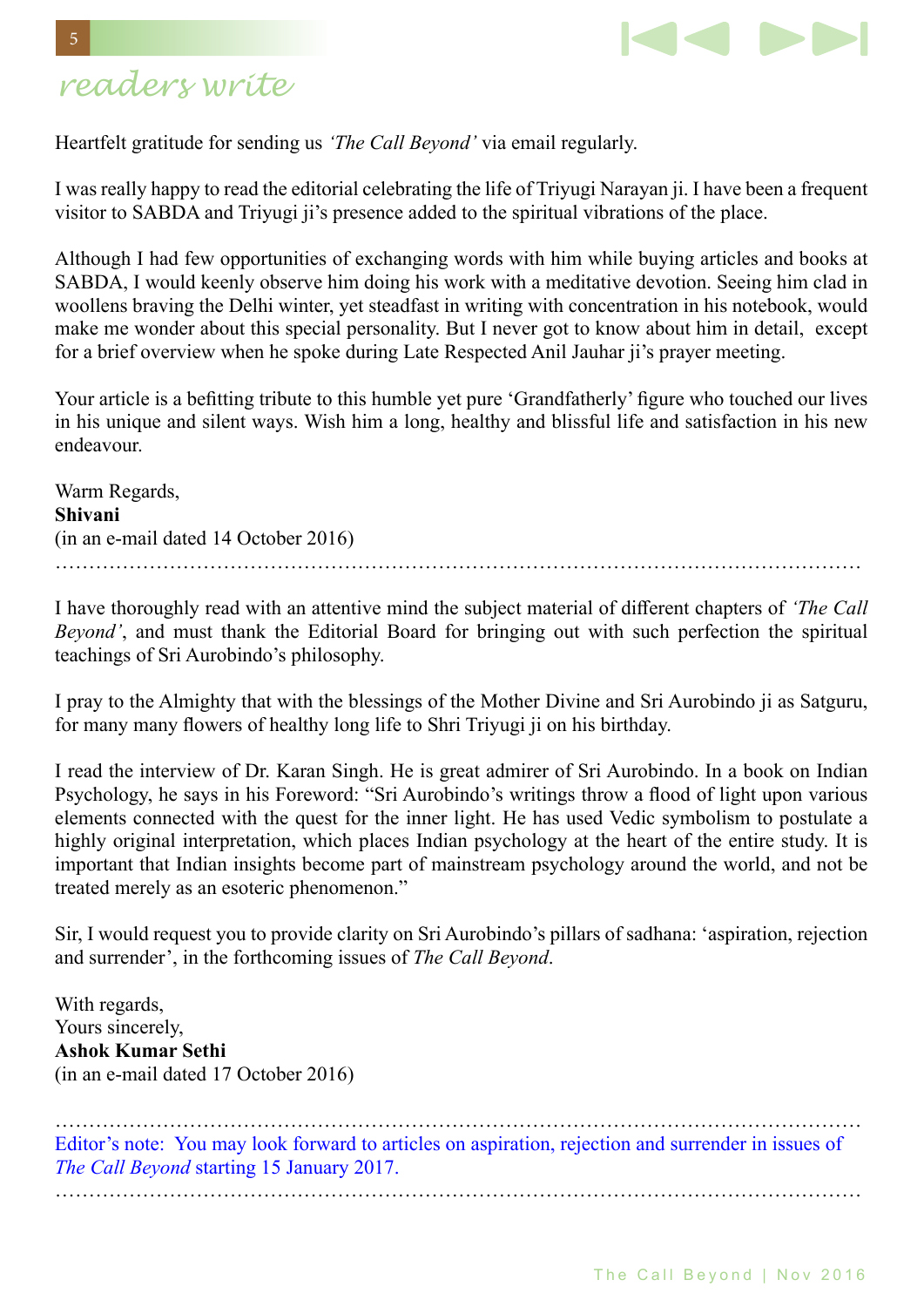

# *Brihaspati – The Creative Soul-Force*

*UDHAV SUREKA*

*The article is twelfth in a series based on Sri Aurobindo's 'The Secret of the Veda'* 



 Brihaspati is one of the most important Vedic deities. In the later Puranic literature, Brihaspati was merely the teacher of the gods. However, in the Veda, he has a much deeper significance and a larger role to play in man's spiritual development.

Brihaspati is also referred to as *Brahmanaspati* in the Veda – a name which was omitted in the Puranas. We have to first understand this name to begin unravelling the symbolism behind Brihaspati.

The word *'brahman',* among other meanings, signifies the Vedic mantra, the intuitive Word which expresses the Truth. The Rishis were seers of the Truth and the mantras were the expressions of that Truth in words.

Sri Aurobindo writes:*"Brahman in the Veda signifies ordinarily the Vedic Word or mantra in its profoundest aspect as* 

*the expression of the intuition arising out of the depths of the soul or being." (1)*

Brahmanaspati is the Master of this Word. And this Word is no ordinary word but the creative Power or Force by which, first, *the all-containing and all-formulating (supramental) consciousness(2)* descends into matter, and then, it is also the Soul that emerges out of the subconscient in Man and rises towards the superconscient.

In the later Puranic tradition, both these processes were separately represented – the former by Brahma, the creator, the foremost of the holy trinity; and the latter by Brihaspati, the counsel to the gods, who guides them towards the Truth.

*"The Divine, the Deva, manifests itself as conscious Power of the soul, creates the worlds by the Word…This power of the Deva is Brahma..*

*The manifestation of the different world-planes in the conscient human being culminates in the manifestation of the superconscient, the Truth and the Bliss, and this is the office of the supreme Word or Veda. Of this supreme word Brihaspati is the master… Brihaspati gives the Word of knowledge...to the gods and especially to Indra, the lord of Mind...*

*It is easy to see how these conceptions came to be specialised in the...Puranic symbolism into Brahma, the Creator, and Brihaspati, the teacher of the gods. In the name, Brahmanaspati, the two varying stresses are unified and equalised. It is the link-name between the general and the special aspects of the same deity."(3)*

<span id="page-5-0"></span>*article*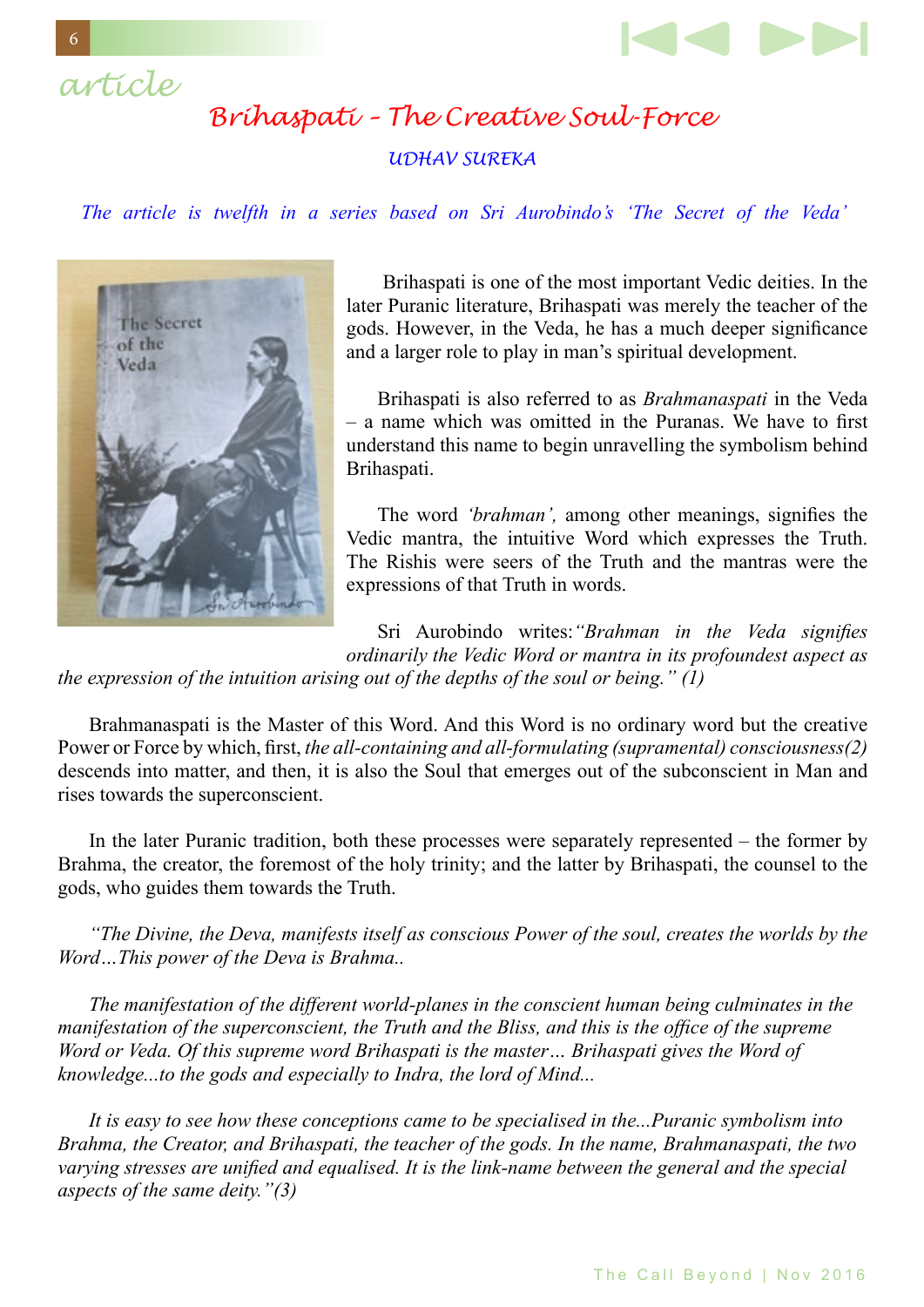



Brihaspati is thus invoked by the Rishis to facilitate the ascent to the luminous Truth-consciousness or Supramentalconsciousness. Although this consciousness is manifest in man, it is obscured by the Inconscient and the Subconscient – represented in the Veda as the *Dasyus*, sons of darkness, Vritra, Vala, Pani etc.

But it is not by physical weapons that the Dasyus are defeated, but by the power of the intuitive Word, the *brahman,* that Brihaspati and other Gods subdue the dark forces. This was perhaps the origin of the mythical *brahmāstra* of the Puranas and Itihasas.

*bṛhaspatiḥprathamaṃjāyamānomahojyotiṣaḥparamevyoman saptāsyastuvijātoraveṇa vi saptaraśmiradhamattamāṃsi sasuṣṭubhāsaṛkvatāghaṇenavalaṃrurojaphalighaṃraveṇa bṛhaspatirusriyāhavyasūdaḥkanikradadvāvaśatīrudājat*

#### $-$  R.V. IV.50.4-5

*"Brihaspati, coming first into birth from the great Light in the supreme ether, seven-mouthed, multiply-born, seven-rayed, dispelled the darknesses; he with his host that possess the stubh and the Rik broke Vala into pieces by his cry. Shouting Brihaspati drove upwards the bright herds that speed the offering and they lowed in reply."(4)*

Brihaspati is often imaged as the one who breaks open the dark mountain caves and releases the Light, the Sun, or the Dawn. This represents how the Soul-Force breaks open the *rock of this material existence* and reclaims the luminous Truth-consciousness.

Sri Aurobindo summarily explains:

*"The conscious Soul-Power that is the universal creator and realiser, leads in all his (man's) activities. It gives him the guidance of the Truth in his relations with all creatures and therefore he acts upon them with an entire and spontaneous mastery. This is the ideal state of man that the soul-force should lead him, Brihaspati, Brahma, the spiritual light and counsellor, and he realising himself as Indra, the royal divinity of action, should govern himself and all his environment in the right of their common Truth."(5)*

This is the secret of the Vedic deity, Brihaspati.

#### **REFERENCES**

- (1) *The Secret of the Veda,* p. 318, Line 2
- (2) *The Secret of the Veda,* p. 318, Line 15
- (3) *The Secret of the Veda,* p. 318, Para 42
- (4) *The Secret of the Veda,* p. 143, Line 11
- (5) *The Secret of the Veda,* p. 324, Line 11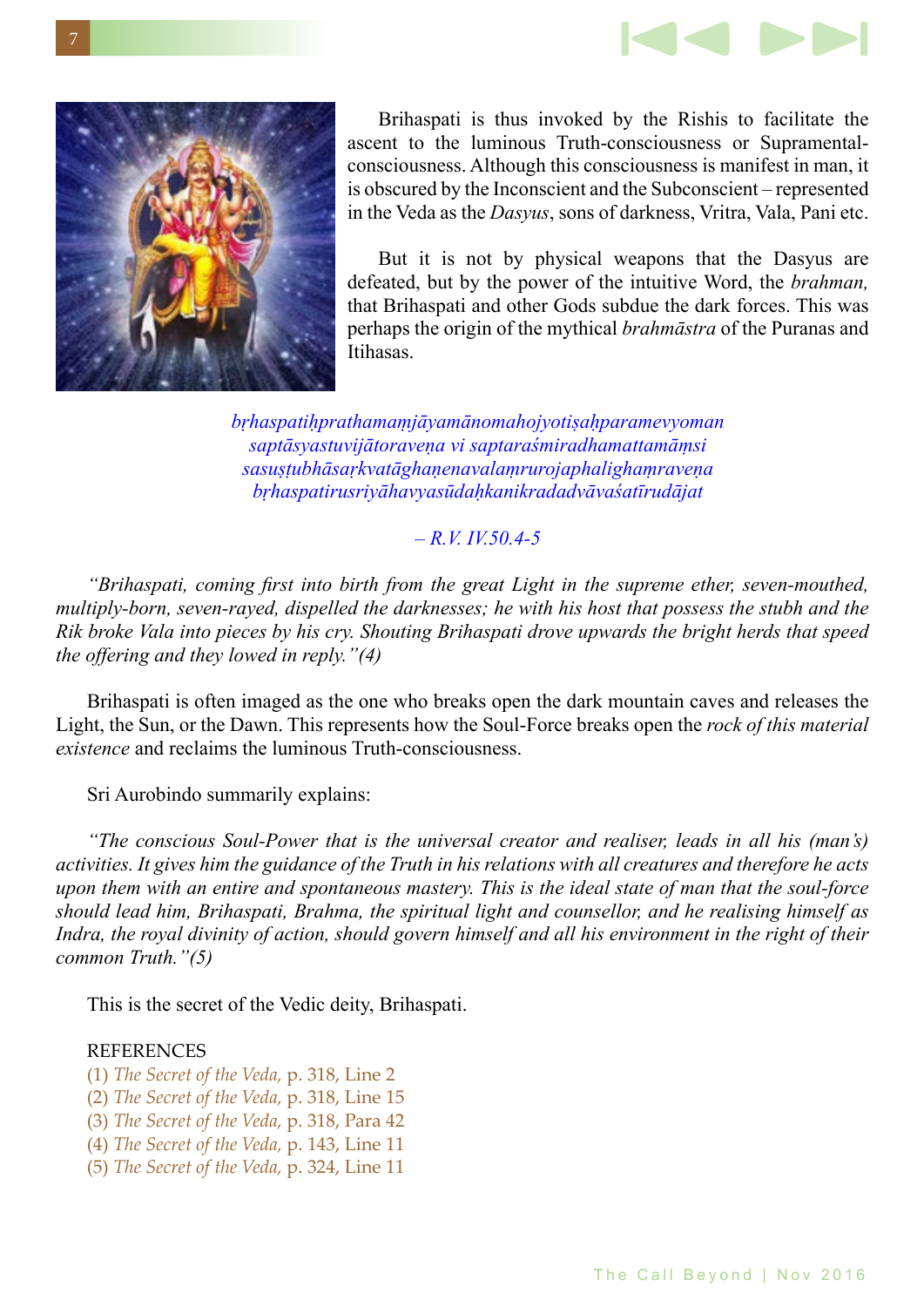# $\blacksquare$

# *Flying High*

*REENA SEN*

<span id="page-7-0"></span>

 Be it children or youngsters or the old, kite flying mesmerizes everybody, I suppose. It is sheer joy to feel the tug of *manja* (the string) on ones' arm while the colorful kite soars in the sky. Perhaps the only other time I had felt that kind of joy and excitement was when I had been airborne for the first time. The sea of clouds in the sky had made me feel as if I had reached Heaven!

Coming back to kite flying, I don't know how many kids from our middle class or upper middle class families still get the experience of preparing the manja and flying home made

kites. We had our own bungalow in my hometown Raipur, and part of it had been rented out to a family. The younger son of the family was notorious for being mischievous and was usually caught in some act or the other which upset his family as well as my own.

One afternoon when I went up to our terrace, I found the entire terrace under siege. The whole terrace had yards of manja coated with glue and fine powder of glass – drying under the sun, leaving hardly any place to move around. Naturally, I had to report this to my parents, who in turn took up the matter with his parents. Further interrogation by his parents revealed that he had climbed the branches of a guava tree in our garden to reach the terrace in order to dry the yards of string for kite flying. After all, flying high was a matter of great pride, and he was willing to go to any heights to achieve that!

Despite the verbal abuse from all around, his project was a success and as usually happens in childhood, he, his elder brother and me – all were finally party to the kite flying session on our terrace with his "special" brand of sun dried glass coated manja. Our sheer glee and joy was supreme! I was usually their kite runner who would release the kite into the sky while they tried to keep it afloat with skillful navigation. And then once air borne and flying high, the navigation would be shared all around till the time came to go after some other kite and cut its trip short. That required a "killer instinct" and "skill set", which I did not possess, and still don't in more ways than one! It was such fun to be a part of those kite-flying sessions with them that I am still recalling it with a huge grin across my face.

The urge to fly high is inherent in human beings and it finds some way of expression or the other – it can be a flight into the world of fantasy, a flight towards spiritual consciousness, or the simple act of "kite flying". One thing which is common to all these is that we get wings with which to scale new heights, and discover something new for ourselves, about ourselves.

(From *Musings*, by Reena Sen, 2013. Reproduced, and edited, with permission from the author)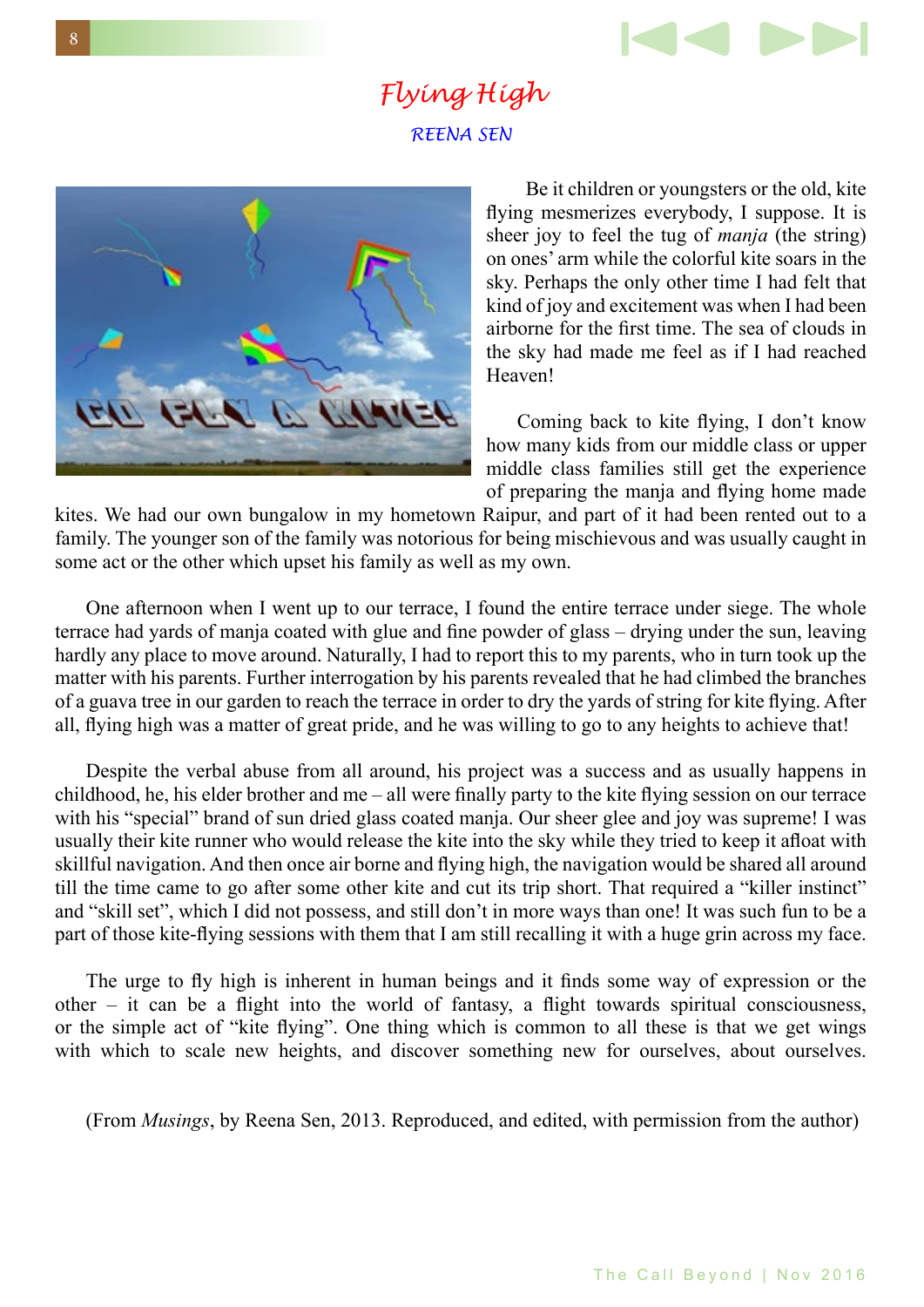# <span id="page-8-0"></span>*hundred years ago*



The collection *Prayers and Meditations*  consists of extracts from the Mother's spiritual diaries. Most of them are from the period 1912 to 1917

# *Beware of Perfectionism\**

Certain apparent weaknesses are sometimes more useful to Thee for thy work, O Lord, than too evident a perfection. A manifest perfection seems to be the possible prerogative only of one who has withdrawn both from the world and from work in the world. But for him whom Thou hast chosen as one of Thy workers upon earth, I see clearly that certain weaknesses, imperfections (provided they are only apparent and not real), are in Thy eyes more useful, and hence more perfect than perfection itself. And to renounce perfection in its apparent form is part of an integral renunciation of the ignorance of the separate self.

Is that why, O Lord, Thou givest me only so rarely the ecstasy of complete identification and perfect consciousness?

I was spoiled by Thee formerly: Thou madest me live so constantly in Thy Presence…. But now it seems that Thou wouldst teach me to know the unchanging bliss even in darkness, and not to have any preference for either consciousness or unconsciousness.

Beyond all desire, to be plunged in the condition of those who live by desire… strange!

But the strangest thing is that this leaves me perfectly calm, peaceful and content, and that in this darkness I see a great strength, and that in the depth of the night sublime celestial harmonies can also be heard.

Each new step in Thy kingdom, O Lord, is a new cause for wonder!

ᡅ

THE MOTHER (In *Prayers and Meditations,* prayer dated 10 December 1916)

\*Title given by the editor

்

لو

*… the best friend one can have – isn't he the Divine, to whom one can say everything, reveal everything? For there indeed is the source of all compassion, of all power to efface every error when it is not repeated, to open the road to true realisation; it is he who can understand all, heal all, and always help on the path, help you not to fail, not to falter, not to fall, but to walk straight to the goal. He is the true friend, the friend of good and bad days, the one who can understand, can heal, and who is always there when you need him. When you call him sincerely, he is always there to guide and uphold you – and to love you in the true way.*

THE MOTHER

Lо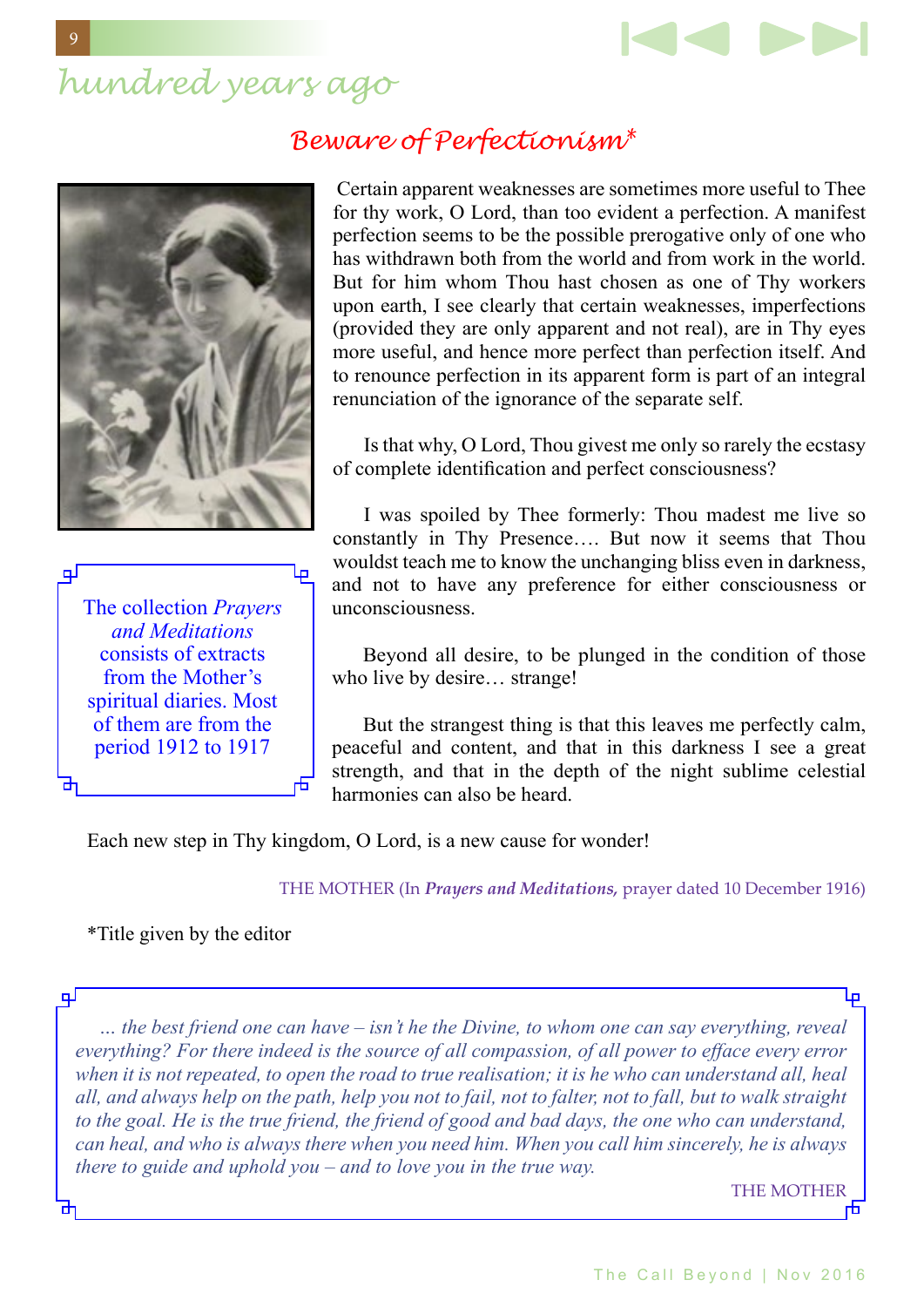# *The Synthesis of Yoga*

#### *THE REALISATION OF SACHCHIDANANDA*

<span id="page-9-0"></span>

The modes of self may seem at first to be of a highly metaphysical character, to be intellectual conceptions more fit for philosophical analysis than for practical realisation. But this is the false distinction made by our faculties. It is at least a fundamental principle of the ancient wisdom, the wisdom of the East on which we are founding ourselves, that philosophy ought not to be merely a lofty intellectual pastime or a play of dialectical subtlety or even a pursuit of metaphysical truth for its own sake, but a discovery by all right means of the basic truths of all-existence which ought then to become the guiding principles of our own existence. Sankhya, the abstract and analytical realisation of truth, is one side of knowledge. Yoga, the concrete and synthetic realisation of it in our experience, inner state, outer life is the other. Both are means by which man can escape out of falsehood and ignorance and live in by the truth. And since it is always the highest he can know or be capable of that must be the aim of the thinking man, it is the highest truth which the soul must seek

**COL** 

out by thought and by life accomplish.

The truth of our being is an infinite unity in which alone there is perfect wideness, light, knowledge, power, bliss, and if all our subjection to darkness, ignorance, weakness, sorrow, limitation comes of our viewing existence as a clash of infinitely multiple separate existences, then obviously it is the most practical and concrete and utilitarian as well as the most lofty and philosophical wisdom to find a means by which we can get away from the error and learn to live in the truth. …

… Whether we seek to know by thought or by the vision of knowledge which surpasses thought or by that perfect self-experience in our own being which is the crown and fulfilment of realisation by knowledge, we must be able to think out, see, experience and live the all satisfying unity. This is all we find in the conception, vision and experience of the One whose oneness does not cease or disappear from view by self-expression in the Many, who is free from bondage to qualities but is yet infinite quality, who contains and combines all relations, yet is ever absolute, who is no one person and yet all persons because He is all being and the one conscious Being. …

Existence, Consciousness, Bliss, these are everywhere the three inseparable divine terms. None of them is really separate, though our mind and our mental experience can make not only the distinction, but the separation. …In order to realise this we have to get away from our absorption in these surface habits, these petty tricks of our mental being, – and when we do get behind and away from them it is surprising how superficial they are, what ridiculously weak and little-penetrating pin-pricks they prove to be, – and we have to realise true existence, and true consciousness, and true experience of existence and consciousness, Sat, Chit and Ananda.

… Non-possession of unity is the root cause; to recover unity is the sovereign means, unity with the universal and with that which the universal is here to express. We have to realise the true self of ourselves and of all; and to realise the true self is to realise the Sachchidananda.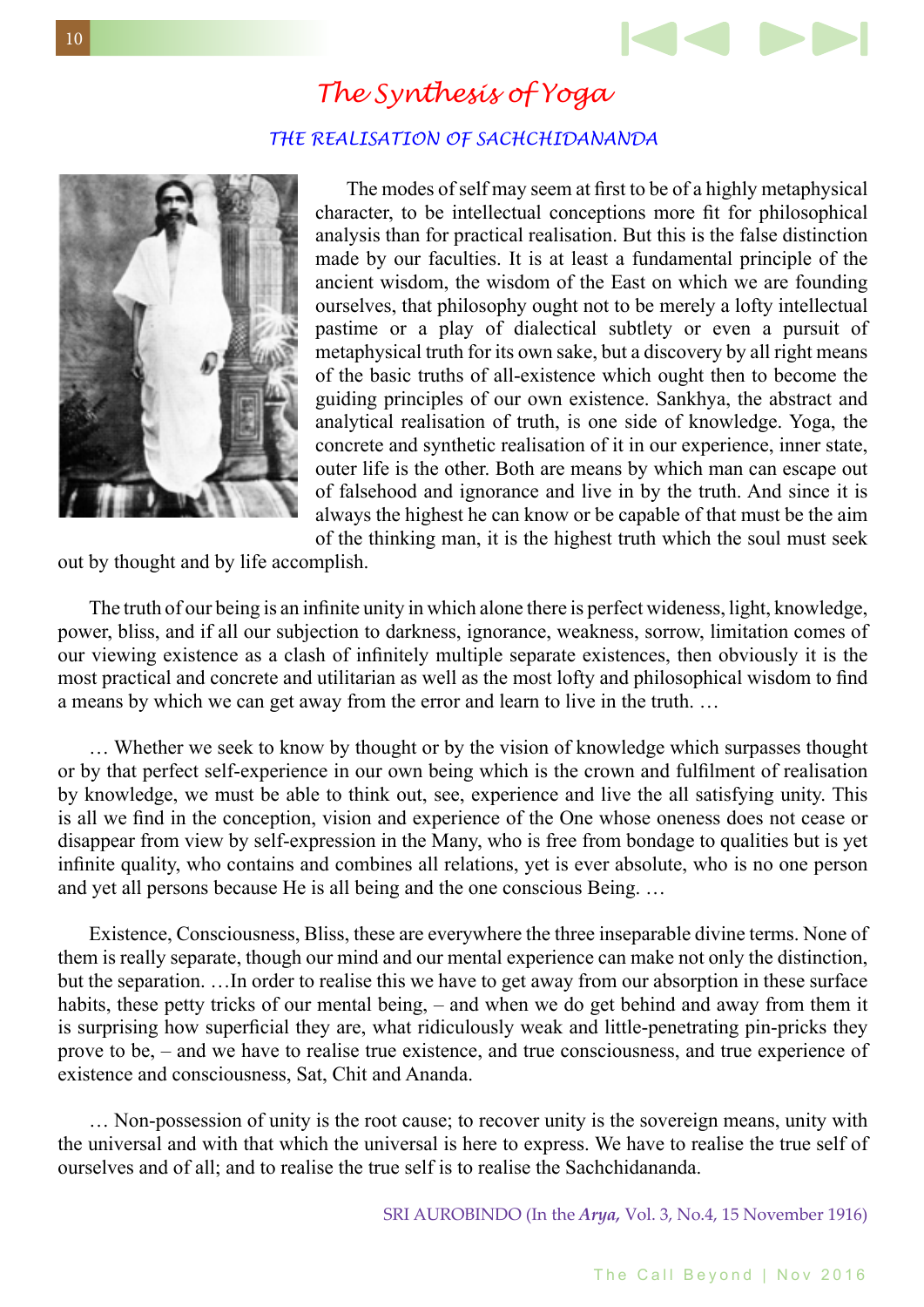# **44 D**

# <span id="page-10-0"></span>*twenty five years ago Dr. Karan Singh – an Integrated Personality*

(An Interview by Sukhendu Roy Choudhury) *Continued from the previous issue*



Dr. Karan Singh is one of the foremost thinkers of modern India and represents a synthesis of the traditions of the past and the scientific outlook of the present. When I approached him for an interview, he readily agreed.

### *Q. Karma yoga is the foundation of Sri Aurobindo's integral yoga. Could you interpret it in the light of your own realization?*

A. First of all, let me say that I do not have any 'realization' at all. His yoga is not based absolutely on Karma but is an integration of Jnana, Bhakti, Rajayoga, and of course Karma Yoga. In recent spiritual history of India we find Sri Aurobindo a Raja Yogi or Integral Raja Yogi; Sri Ramakrishna a bhakta par excellence, completely devoted to Mother Kali; Ramana Maharshi a Gyani sitting in Arunachala Hills; and Swami Vivekananda a Karma Yogi. We find in them all these four great yogas coming alive in this age.

#### *Q. The concept of vasudhaiva kutumbakam is a noble idea. How and when this noble idea could be made a reality?*

A. The most important aspect of it is the emergence of a global consciousness. Before supramentalisation, what we need is a globalisation of consciousness. As long as our consciousness is split up into many groups, national fronts, self-centredness, there cannot be any major breakthrough. The development of this new consciousness will involve a creative interpretation of old concepts. Vasudhaiva kutumbakam is one of such concepts, being the key to global consciousness. Both movements are going on side by side – on the one hand globalisation and on the other the forces of disintegration taking different shapes and forms to slow down the victory of the Truth. Sri Aurobindo indicated that these negative forces come into play whenever some positive move is made. We are at a very crucial stage in our history. So those of us who are on the path should throw our inner weight, as it were, in favour of the forces of harmony and globalisation. I wish to add another point, where I slightly differ with Sri Aurobindo, and that is the inevitability of terrestrial victory for the forces of harmony. It may be otherwise also. It will not do to sit idle and wait for the supramental descent. This kind of thing may prove costly. As Sri Aurobindo says, there should be aspiration from below and then only the answering response from above will come.

Excerpted from *The Call Beyond*, Vol. 16, No. 4, p 37-43.1991.(To be concluded).

# *tip of the month*

 *This column shall carry advice, practices or exercises which can make it a little easier for the spiritual seeker to walk on the path of spiritual progress. Contributions from the readers are welcome, and may be printed at the editor's discretion after editorial revision.*

The first and perhaps the most important point is that the mind is incapable of judging spiritual things. All those who have written on Yogic discipline have said so; but very few are those who have put it into practice and yet, in order to proceed on the path, it is absolutely indispensable to abstain from all mental opinion and reaction.

#### **THE MOTHER**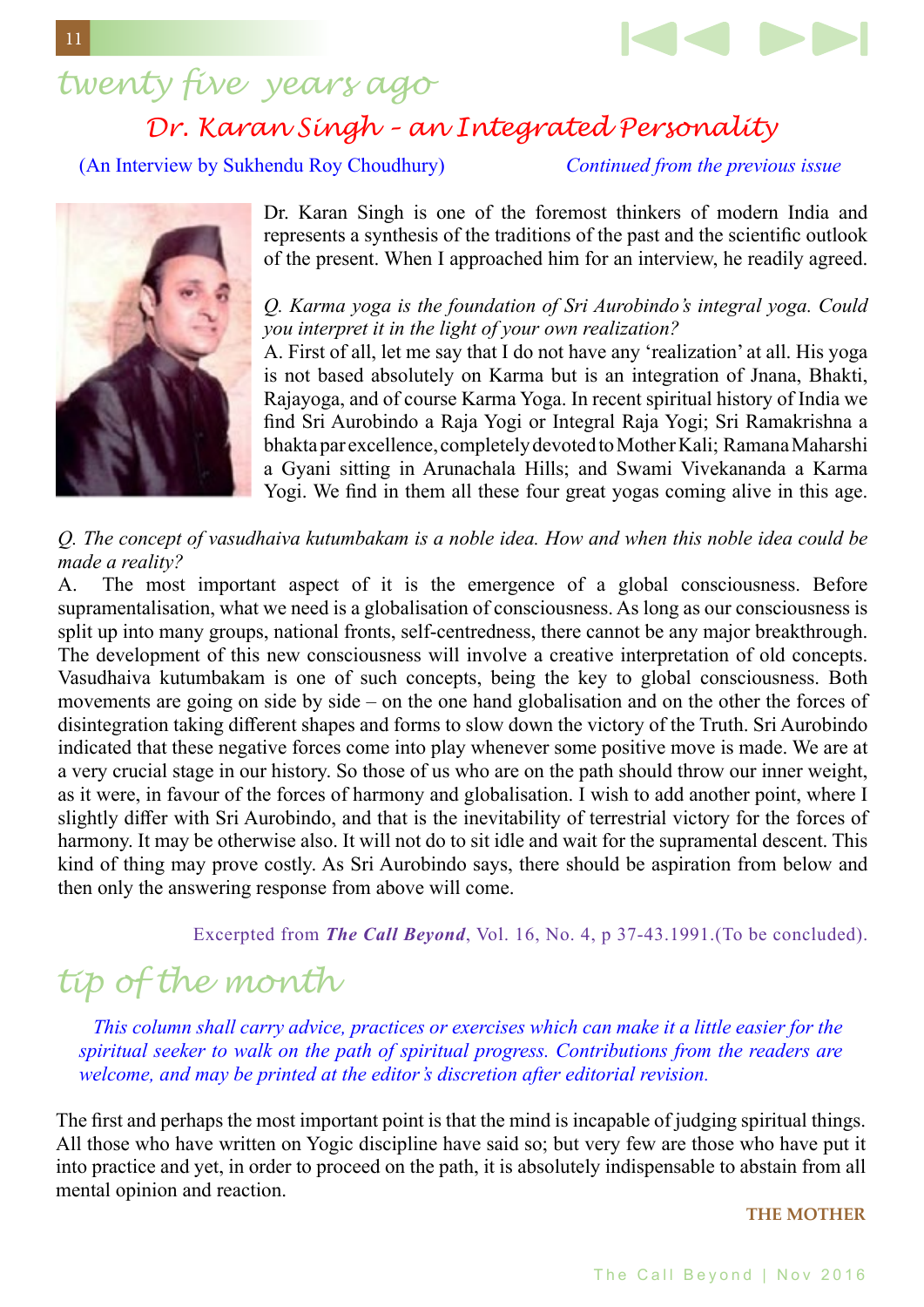பு

ᆗ

# <span id="page-11-0"></span>*poetry*

# *Mahabharata of Today*

#### *SHALINI AGGARWAL*

*I want to curl up and die. Should I? What do you think? I can always let the world win. For how long can I struggle, For how long can I find happy excuses, For how long can I ignore the happenings around?*

*I have a smile that I once loved. I can always allow it to be wiped off. For it made me trust, connect with others, It was my ambassador to the foreign soul. But it hasn't achieved any breakthroughs, It is just a burden that I carry*

*I am told that I love and care, But I wanted love and care in return. Was that asking for too much? I think I should give loving and caring, Unnecessary qualities that mean nothing, Hindrances in the path to so-called success.*

*But will this lead to happiness for me? Is this what is called 'nirvana'? To be detached in this world of colonies Big and small, fair and not so fair, In this world of power, high and low, In this world of heady heads and trendy hearts.*

*A ray of love and a bit of understanding Is all what I am looking for but getting not. I need Krishna to be a charioteer again To guide me through this maze of incoherence, To restore my faith in what is right, To help me fight in the Mahabharata of today.*

## *Isn't It time?*

#### *ANITA SHARMA*

եր

*Isn't it time , I drift away from the stereotype? Isn't it time to be just my type? Isn't it time to care less and be careful at the same time?*

*Isn't it time, I escape From the clutches of Maya, And walk to the unknown, Knowing fully well I might be greeted by the aliens.*

*The need is to grow like a palm, Feel the horizon and seek the Self, To know the height reached, To realize the little covered, To seek the much uncovered.*

#### *Editor's note:*

ρΓ

եր

*Both these poems reflect a common problem faced by those on the spiritual path: the problem that they do not fit in. Even their near and dear ones do not understand them. That poses for the spiritual seeker the dilemma whether to conform and fit in, or to rebel at the risk of damaging the relationships to which the seeker still feels emotionally attached. Sometimes the seeker even starts questioning whether her path is truly better than the well-trodden path of the majority, the path that her wellwishers want her too to walk.*

*He whose mind is undisturbed in the midst of sorrows, and amid pleasures is free from desire, from whom liking and wrath and fear have passed away, is the sage of settled understanding.*

₽

# **THE GITA, 2:56**

لبا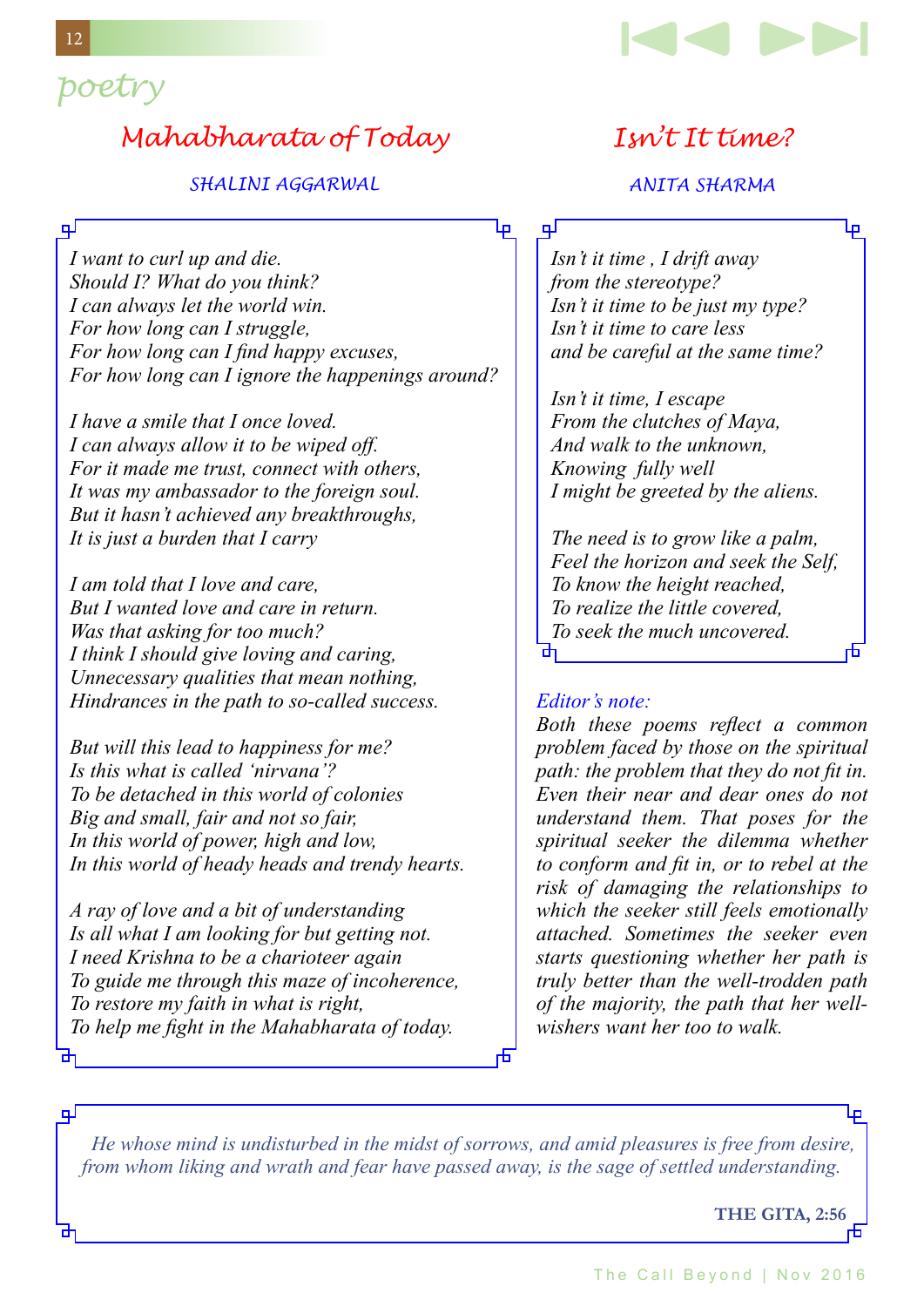

# <span id="page-12-0"></span>*appreciations*

# *Feedback from B.Ed. students of Amity Institute of Education, Noida, 30 Sept 2016*

The program organized by the facilitators and Mentors of Sri Aurobindo ashram has been truly divine and enlivening. The lectures delivered by the mentors truly transcended the knowledge boundaries, connecting the knowledge with the soul and the divine inner self. It has helped in understanding the true essence of life, and a resolution to all our worries and conflicts. The path of life as shown and guided by Sri Aurobindo favors the integration of the body, mind, intellect, reason and soul. Thanks for the holistic food in the ashram.

Sincere Regards,

#### **Dr. Astha Saxena (Teacher)**

Thank you very much! Very enlightening, relevant and heart-warming session. Deep Regards, **Shruti Krishnan**

The session was interesting, it not only had education and philosophies of Sri Aurobindo but also included songs and bhajans which made the session even more interesting. Sir's way of delivering speech was very good, which holds our attention for long hours. We enjoyed it a lot. **Geetanjali Singh**

I really liked today's session. The session made me realise that we should not forget our Indian culture. We need to connect spiritually to the supreme consciousness and encourage others also to do the same. Only by realizing the soul we can remove all the miseries and problems in life and learn to love others, thus making earth a better place.

#### **Ria Srivastava**

It was a wonderful session. The teachings of Sri Aurobindo were delivered in a very interesting way. It was a session full of values, morals and knowledge. I feel now I am clear about the concept of culture and spirituality.

The musical session was brilliant with meaningful lyrics. The best part was the stories shared with us which helped me understand the teachings more easily. Thank you.

### **Lochan Manshani**

I really enjoyed the program. It helped me understand many concepts which are not only a part of my syllabus, but also an integral part of my being. The program was so interesting that I kind of got hooked up because of all the singing, stories and examples used. **Kunjam Ahlawat**

Today's program helped me in understanding the role of spirituality in our lives. It made me realise the value of our culture.

#### **Alisha Dhingra**

The experience here was really miraculous. The lecture was very logical and practical in spite of being spiritual.

#### **Akriti Gupta**

I could easily relate to whatever was discussed by Sir to my own life experiences. **Divya Yadav**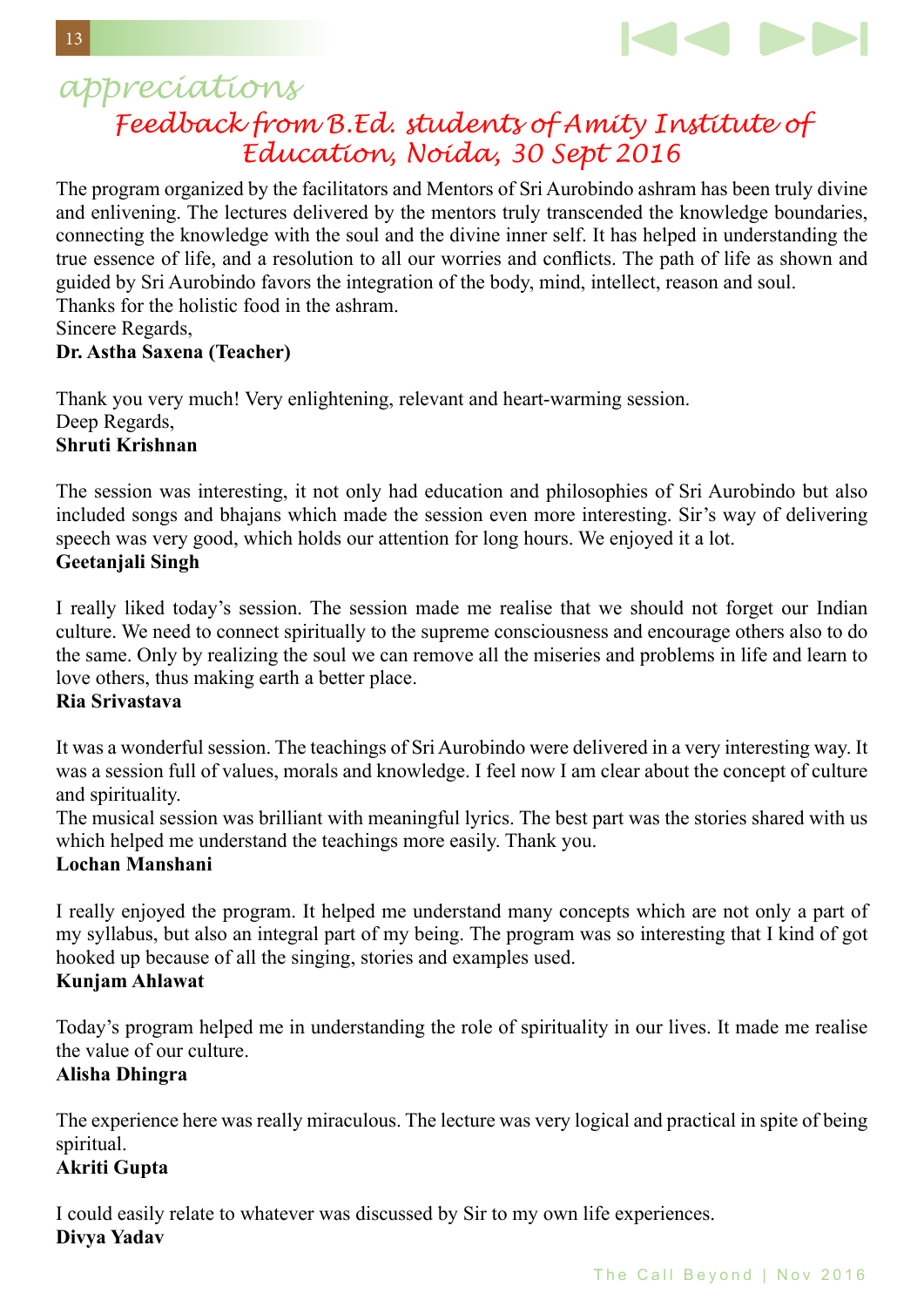

# *Letters from Mumbai*

<span id="page-13-0"></span>Respected Tara Didi,

I have had the chance of meeting you only once but I had felt so much at ease that I cannot capture it in words. The love, the light and the humility with which you conduct yourself; how I wish I could emulate you…

I recently visited the ashram with my mom. She has knees fit for replacement but has a very chirpy soul inside of her. She went back with so much joy and fulfillment that I felt full from within.

Each time I visit the Delhi Ashram, something happens in my life… something opens up, something is destroyed, something blossoms. Heartfelt gratitude to the Divine and you for creating and sustaining this oasis of love and light for  $us$  – the mere mortals...

#### Loving regards, **Reena (Sen)**

Mumbai (in a letter received on 31 October 2016)

Respected Dr. Bijlani,

I truly wish I lived in the Ashram or had regular access to it, for a very selfish reason – I would have the access to listen to you. Your gentle aura and presence heals, soothes, and above all inspires. I can only hope and pray that the Mother will create more opportunities for me to visit the Ashram. Loving regards,

### **Reena (Sen)**  Mumbai (in a letter received on 31 October 2016)

# *Diwali Greetings*

Respected Tara Didi!

On the occasion of Divali today I want to send you my warm regards and wishes for a life time full of light!

May the dark forces be vanquished!

I will never forget the hospitality I experienced at Sri Aurobindo Ashram in Delhi during Divali in 2014 and will be always grateful for your personal courtesy!

With a heart full of good memories and thoughts I would like to tell you that I will always think of you on Divali – thank you Tara Didi! Yours sincerely

#### **Biliana**

(in an e-mail dated 30 Oct 2016)

# *Feedback from a Visitor*

Honourable Didi,

Thank you so much for all you are doing for the aashram. We had a very peaceful, quiet calm and blissful stay at the aashram.

### Yours sincerely,

**Dr. Aditi Dubey**

Asstt. Professor Jabalpur Engg College (in an e-mail dated 3 Nov 2016)